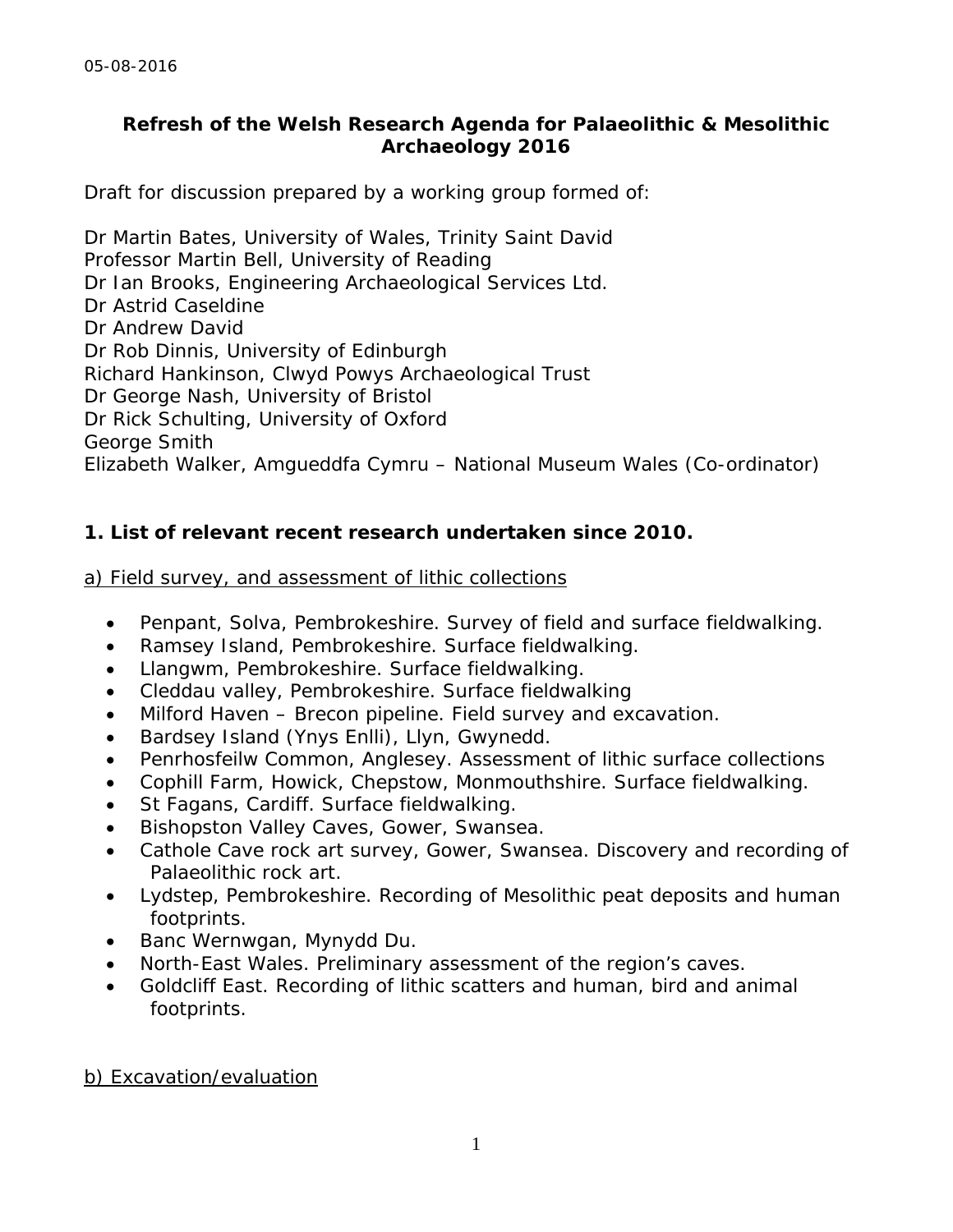- Penpant, Solva, Pembrokeshire. Excavation of test pits.
- Craig Rhos-y-Felin, Pembrokeshire. Excavation of Mesolithic hearths.
- Milford Brecon pipeline. Excavation of sites of Mesolithic age along pipeline route.
- SPACES Project, Pembrokeshire. Excavation has generated new Mesolithic  $14C$  dates.
- The Esso Refinery near Hook, Pembrokeshire. Excavation has generated new Mesolithic artefacts.
- Snail Cave rock shelter, Llandudno, Gwynedd. Excavation of a Mesolithic site.
- Garreg Hylldrem rock shelter, Llanfrothen, Gwynedd. Excavation of a Mesolithic site
- Waun Llanfair, Conwy. Environmental evidence of upland vegetation changes and possible human influence in the 6th millennium BC.
- Cathole Cave, Gower, Swansea. Excavation prior to grilling and recording of an historic standing section (Walker *et al*. 2014).
- Long Hole, Gower, Swansea. New study of old collections and test excavation in 2012.
- Ffynnon Beuno Cave, Tremeirchion, Denbighshire. Ongoing excavations at Ffynnon Beuno (2011-present) have demonstrated some intact deposits in the cave's eastern fissure passage, and have retrieved material lithic and bone material from the spoil heap in front of the cave (Conneller & Dinnis 2012).
- Upper Meirchion Cave, Denbighshire. Small-scale test excavations have been undertaken to determine extent of past undocumented excavation during the 19<sup>th</sup> Century (Dinnis and Ebbs 2013).
- Llanarmon Cave, Denbighshire. A site known to have previously yielded Mesolithic material during poorly documented early 21<sup>st</sup> Century excavations (Dinnis *et al*. in prep.).
- Excavations at various Gower caves (Schulting *et al*. 2013).
- Kendrick's Cave, Llandudno. Evaluation trenching prior to grilling.

# *c) Analysis*

- Lower Wye Valley and southern Welsh Marches. Provenancing of Mesolithic material from the: PhD research, LA-ICPMS? In progress: Tom Elliot, University of Worcester.
- Paviland Cave, Gower, Swansea. Publications dealing with the Paviland assemblage, and new (2011) study of technical pieces housed in Oxford (published in Dinnis, 2015).
- Cae Gwyn Cave, Tremeirchion, Denbighshire. Study of the old collection of lithics from the caves (Aldhouse-Green *et al*. 2015).
- The use of caves and karst landscapes during the Mesolithic in south western Britain, in progress: Caroline Rosen, University of Worcester.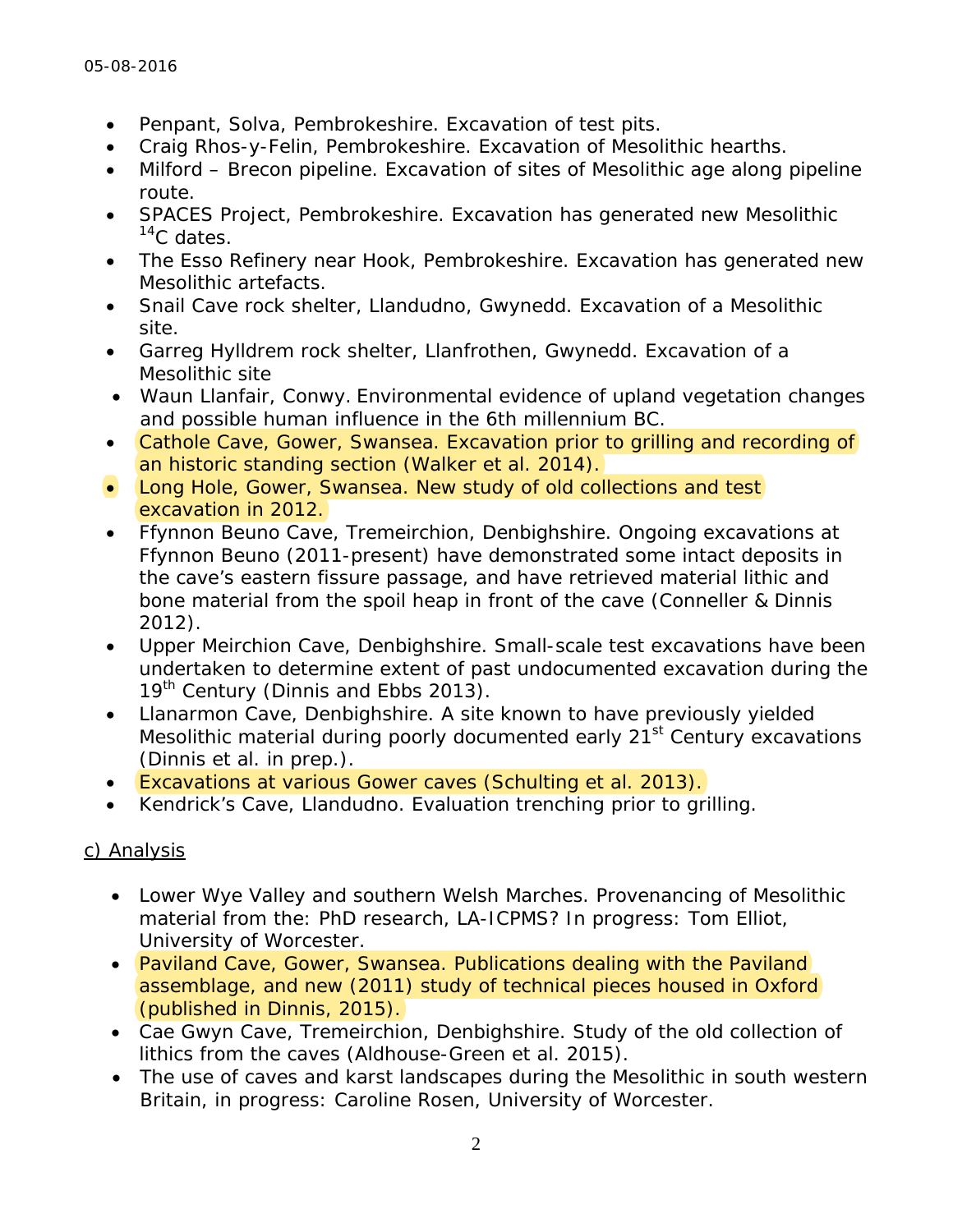- AMS 14C dating and stable isotope analysis of Late Mesolithic human remains from Foxhole Cave, Gower (Schulting *et al*. 2013).
- Hoyle's Mouth Cave and Little Hoyle Cave, Pembrokeshire. Lithic artefacts in museums in Manchester, Bristol, Tenby and Cardiff. In progress: Elizabeth Walker.

#### **2) The relevance of the research to research frameworks. Have questions been answered/partially answered? Did the research set out to answer that question?**

### *a) Colonisation and recolonization*

- Bardsey Island (Ynys Enlli): Mesolithic use of boats and possible deep water fishing.
- The establishment of a link between Paviland and Long Hole with a basis in the archaeological material (Dinnis 2012) strengthens the notion that human absence was more characteristic of Upper Palaeolithic Britain than human presence.

### *b) Settlement patterns and settlement histories*

- Excavations of cave sites in North and South Wales set out to determine how extensive the survival of deposits containing both archaeological and environmental evidence is for these periods.
- Snail Cave rock shelter: Seasonal patterns of coastal exploitation.
- Garreg Hylldrem: Seasonal patterns of coastal exploitation.
- The field research and lithic analysis of sites in central Pembrokeshire (Cleddau valleys) addresses the apparent bias towards coastal settlement in the later Mesolithic, and attempts to compare lithic signatures from coastal sites with those newly detected further inland. The potential of the valley floor sites to address environmental context, chronology and economy is very apparent – if not yet confirmed.
- Projects at Ramsey, Penpant, Llangwm and along the course of the Milford Brecon pipeline have extended the distribution and characterisation of both early and late Mesolithic settlement (as identified by lithic material), partially addressing this theme.
- Chronology (the production of a reliable framework of scientifically obtained age-estimates) is all but entirely lacking. Mesolithic period radiocarbon dates obtained from projects with objectives in later prehistory have incidentally extended the potential distribution and timing of Mesolithic activity into the Preseli area, but this remains uncharacterised.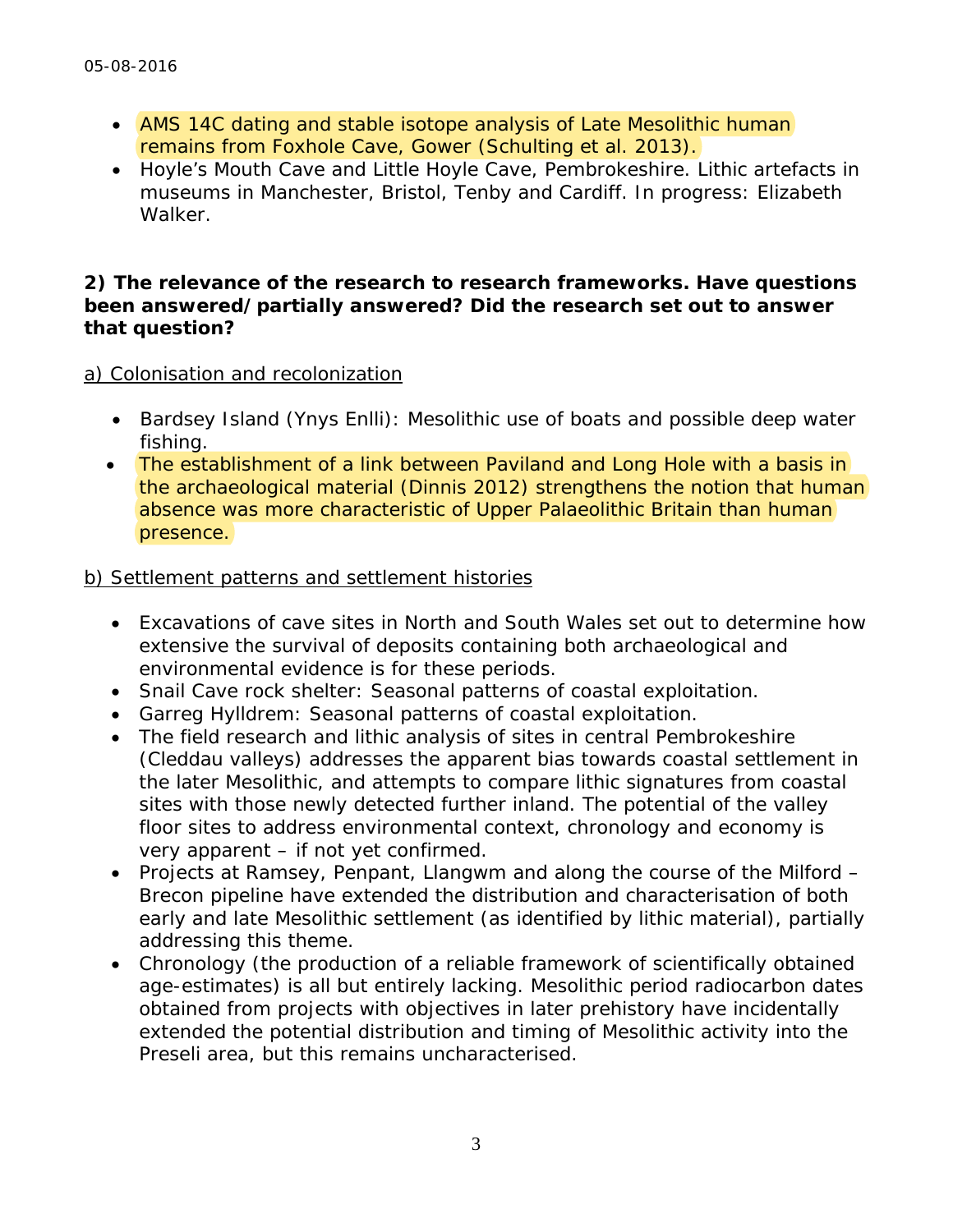### c) *Identifying the chronologies, cultural relationships and human behaviours of the occupants of Wales during stages of the Early Upper Palaeolithic and seek comparisons with evidence from elsewhere in Britain and Europe*

• This has been done for the Long Hole, Paviland Cave and Ffynnon Beuno/Cae Gwyn collections: Dinnis 2011 *Anthropologica et Præhistorica*, Dinnis 2012 *Lithics*, Dinnis 2012 *Antiquity*, Aldhouse-Green *et al*. 2015, Dinnis 2015.

### *d) Applying new technologies and new techniques*.

- Lower Wye Valley and southern Welsh Marches. Provenancing of Mesolithic material: PhD research, lithic sourcing, raw materials, organisation of technology and analysis including geochemistry, in progress: Tom Elliot, University of Worcester.
- Strontium isotope analysis of Mesolithic and Neolithic teeth from Foxhole Cave, Gower (Rick Schulting, University of Oxford)
- New dating using ultrafiltration of faunal remains from Hoyle's Mouth and Little Hoyle Caves, Pembrokeshire (Elizabeth Walker, National Museum Wales).

# **3) Amendments to the research questions adopted by the 2011 review.**

### *a) Colonisation and recolonization*

- The pattern of human presence and absence across Wales at specific times is a theme that requires further elucidation. There is some relevance in the above publications.
- Targeted survey of inland locations to counterbalance coastal bias, e.g. investigation of river and lakesides, rock shelters.
- Systematic mapping of earlier coastlines and identification of possible focal points or areas for Mesolithic exploitation, such as river mouths, inland salmon runs.

# *b) Chronology*

- The topmost priority must surely be the establishment of a chronological framework for human activity in Wales and for its environmental context. It is integral to all the other themes, for both the Palaeolithic and the Mesolithic, and needs to be singled out. Within such a theme, one could no doubt propose sub-themes, such as:
	- o Consolidating knowledge of the timing of human and animal presence in Wales during the Palaeolithic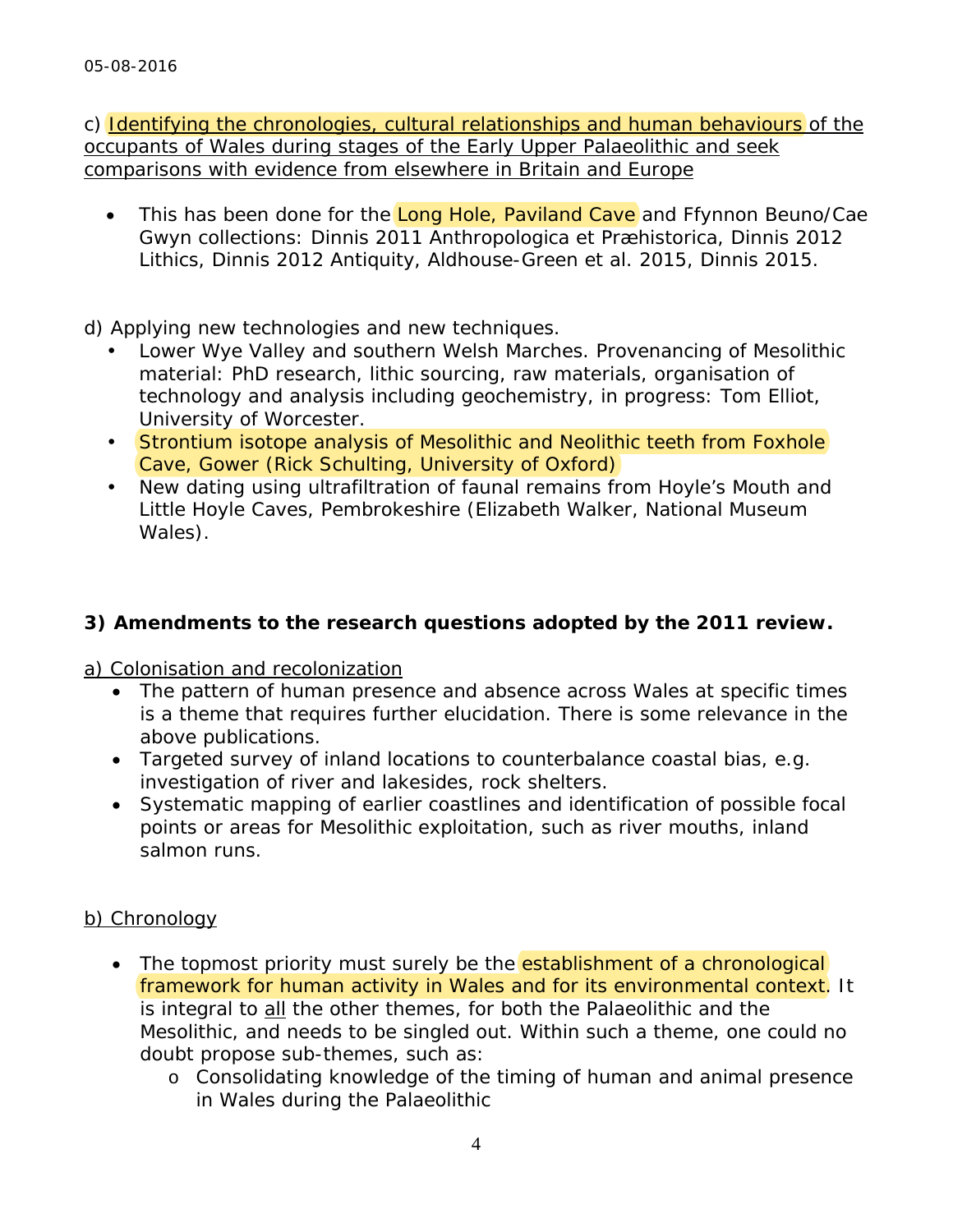- o Establishing the timing of initial Holocene colonisation
- o Tracking change in lithic technologies throughout the Mesolithic, focusing on transitions between Early>Late Mesolithic and Late Mesolithic>Neolithic
- o Refining the chronological framework for environmental change (sea level, vegetation, sediments, geomorphology)
- o Application of scientific techniques to extend the range of dating (e.g. OSL, 14C ultrafiltration) as well as its refinements (e.g. Bayesian analysis).
- Whilst there may still be some potential for the dating of archived material, the dependent priority must be the scientific dating of newly identified stratigraphic sequences where artefacts, structures, and evidence for environmental change can be securely linked. Options for this in the Palaeolithic are clearly extremely limited, but the exposure of new sequences in caves and the readiness to exploit chance indicators of open-air sites, as well as exposures of Pleistocene alluvial sequences in valleys. Particular attention should be given to Pleistocene sediment exposures in coastal situations especially in the Severn Estuary where several finds of Palaeolithic artefacts have been made in intertidal contexts. Ideally these would be supported by enhanced education/training of professional and local communities to help in the recognition and exploitation of such rare occurrences.
- In the Mesolithic the existing and recognised potential for establishing a chronology is rather greater. Despite the acknowledged potential of intertidal sites, there needs to be focus also on the exposure and dating of terrestrial sequences, in river valleys and likely upland topographies, with precedence given to the dating of sequences rather than sites of mixed lithic signatures where stratigraphy is absent or unclear. Wetland edge contexts offer particular potential for the establishment of datable sequences. Geoarchaeological investigations are needed to identify the key topographic and sedimentary contexts in which Mesolithic activity is likely to occur. To achieve this, there are two preliminary requirements: *prospection* and *ground-truthing*. [which also contribute to at least *'Settlement patterns and settlement histories' and 'applying new technologies and new techniques'*]*.*

#### c) Prospection

- Applicable to the Palaeolithic, e.g. for locating undiscovered sediment traps.
- Extend field reconnaissance into under-researched areas. Recent experience from central Pembrokeshire indicates that this can be extremely rewarding, capable of quite radically extending settlement distributions.
- To achieve more than occasional and very local results, field reconnaissance needs to be activated as widely as possible. For this to be effective, suitable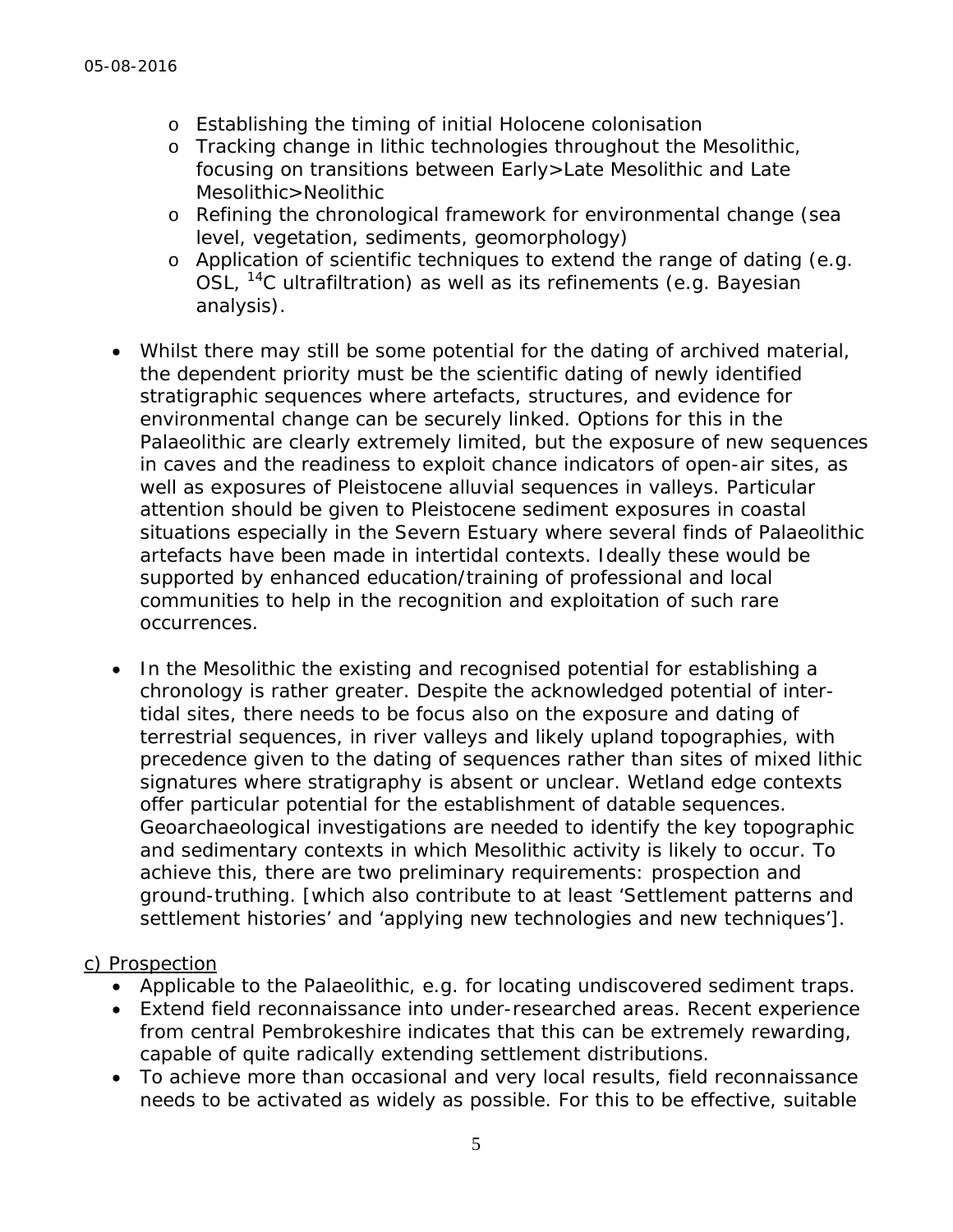expertise and enthusiasm must be disseminated more widely amongst professionals (including commercial archaeologists) as well as in local communities [e.g. through PAS etc].

- Target such explorations using predictive modelling/GIS, supplemented with input from aerial and satellite remote sensing (and with seismic techniques in the offshore zone).
- And supplement this with ground-based remote sensing where appropriate, to identify settlement sites where stratigraphy may survive (e.g. palaeochannels). If present, organic preservation would be at a very high premium, potentially opening a huge window on our knowledge of the period.
- Undertake a survey of caves along the limestone cliffs of the south Gower Coast in search of LUP rock art and historic graffiti.
- Human and animal footprints of Mesolithic date have now been found on several sites in the Severn Estuary and west and north Wales they represent a key resource for identifying past human activity and ecology. Submerged forests of Mesolithic date are widespread in Wales they represent areas of preserved Mesolithic land-surface with great palaeo-environmental potential and are often associated with artefacts. In the case of both footprints and submerged forests techniques for their rapid recording need to be refined and potential sites monitored following storms.

### d) Ground-truthing

• Follow up with coring, test pitting, and trial trenching to confirm, characterise and sample stratigraphic sequences. Area excavation to follow, if appropriate, to contribute to other themes (e.g. *social organisation, action and belief systems*, etc).

### e) Artefact analysis

- *Discrete lithic assemblages*: these are badly needed, from stratified and dated sites (see above), to help overcome the very limited conclusions that can presently be drawn from the lithic analysis of surface collections of mixed ages. This should lead to a more refined characterisation of Mesolithic toolkits as they evolved through time, allowing (for example) more confident interpretations of settlement patterns based on lithic signatures alone (for example, allowing better-informed evaluation in advance of commercial development).
- A more highly resolved typology would also identify chronological/functional markers of significance, and allow the recognition of material influences from outside Wales (e.g. Irish Sea region, France).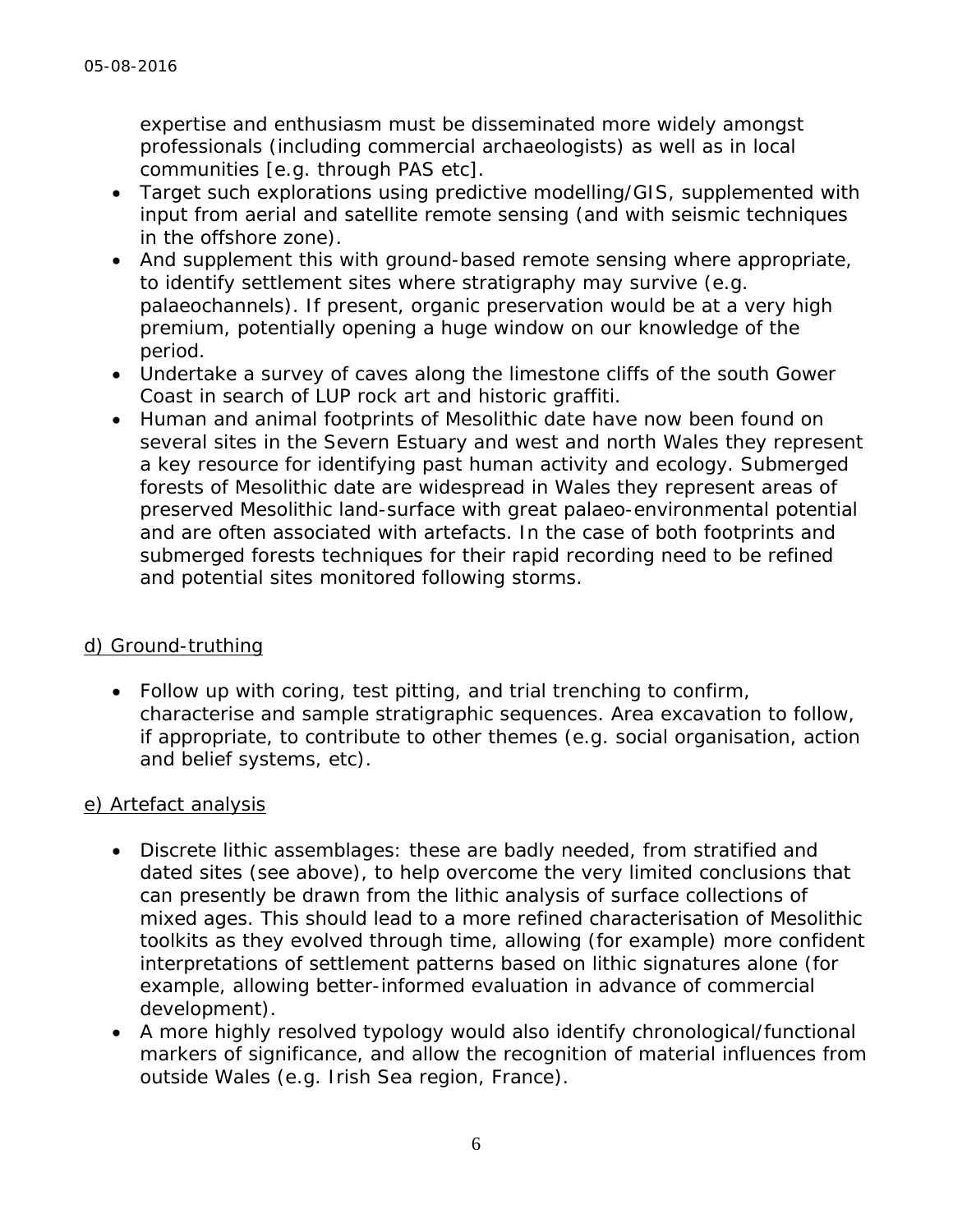- To re-evaluate artefacts and the document archive from various libraries and museum collections, including artefacts and documentation that are held in the British Museum and the National Museum of Wales.
- *Functional analysis*: the functions of stone tools characteristic of the Mesolithic in Wales remain very poorly understood – if at all. If suitably preserved assemblages can be recovered, functional analysis supported by programmes of experimental archaeology should be attempted. Such work should aim to understand the functions of, for example, denticulate scrapers, truncations, burins, awls, notched pieces and utilised flakes/blades; the functions of pebble tools such as ground-stone axeheads and bevelled pebbles also need to be elucidated. Knowledge of the use of these tools would allow more informed interpretation of wider subsistence and perhaps social issues.
- *Raw materials analysis*: there remains scope for projects which can comprehensively map and characterize primary and (some) secondary geological sources of lithic artefacts, and attempt to match the two using their respective petrographic/chemical signatures. As flint is not the only raw material used for knapped tools, such studies should also be applied to chert, quartz and other materials. Such research might help understand:
	- o Direction of movement of social groups
	- o Definition of spheres of influence and/or social territories
	- o Identification of pre-Neolithic quarrying
	- o Identification of non-Welsh sources
	- o Identification of offshore sources

### f) Continue to locate the Research Agenda for Wales within wider British and European contexts.

 This remains highly relevant (see above) with, for example, links established between EUP lithic collections from Wales and those from Belgium and France.

### **4) Research justification – use of the existing research framework has been used for example as a means of justifying research/funding.**

- It has been cited in the:
	- o Snail Cave rock shelter evaluation
	- o Bardsey Island (Ynys Enlli) project
	- o A grant application to obtain funding for AMS dates for Hoyle's Mouth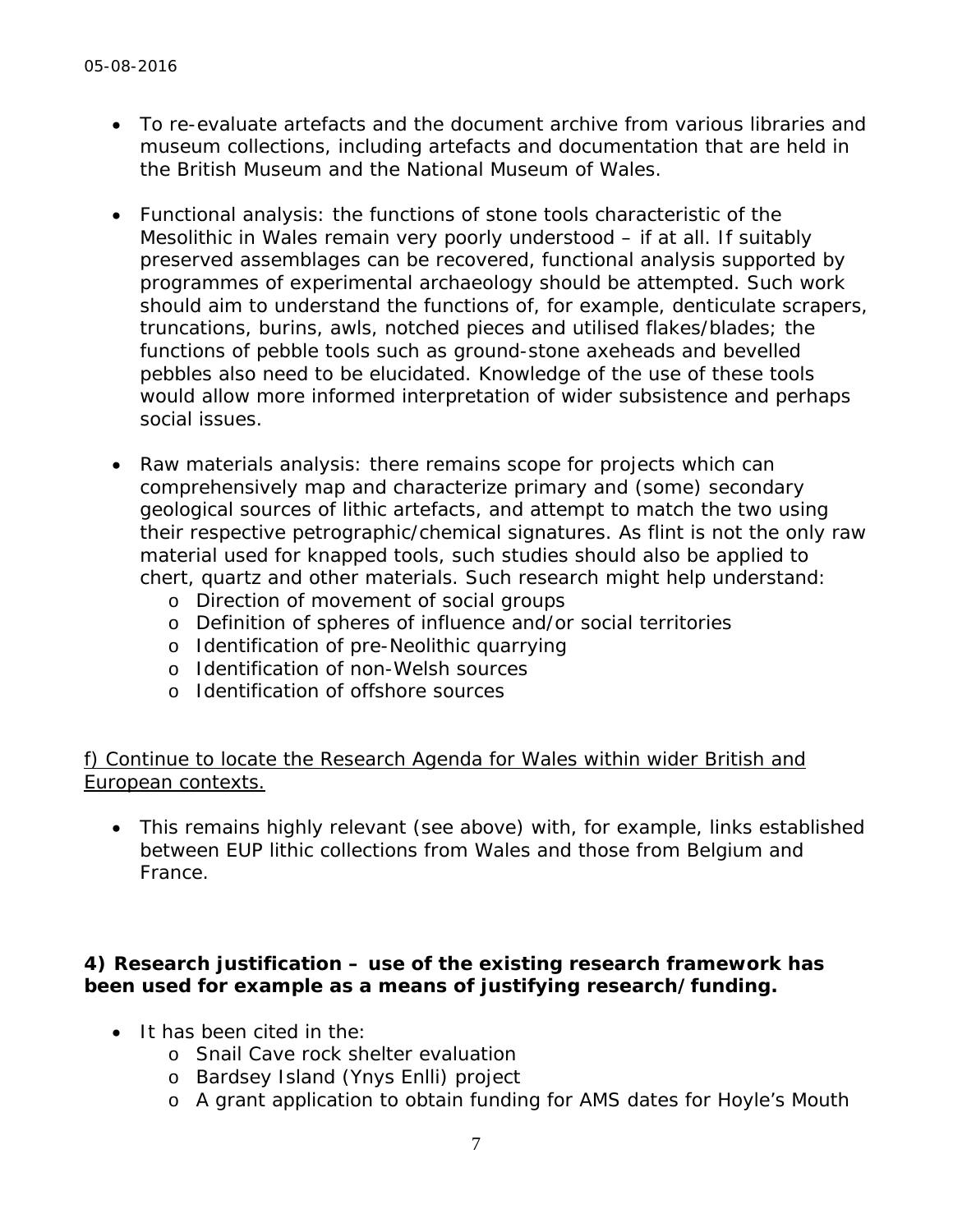Cave from Cambrian Archaeological Association

- o A grant application to the Cambrian Archaeological Association to fund research at Cutty Bridge
- o In a proposal to Cadw for funding for the Cathole Cave excavation project
- o Part Cadw-funded project, looking at the geochemistry of possible pigments within Cathole Cave
- o Cadw funded evaluation at Kendrick's Cave
- o In a proposal to Cadw for the Penpant project.

#### **5) Recent or additional literature**

Aldhouse-Green, S.H.R. 2004. The Palaeolithic. In M. Aldhouse-Green and R. Howell, *The Gwent County History Volume 1: Gwent in Prehistory and early history*. Cardiff: University of Wales Press, 1–28.

Aldhouse-Green, S. 2012. 'Books and the Night': Paviland, Pontnewydd and Palaeolithic Journeys. In J.R. Trigg (ed.). *Of Things Gone but not Forgotten: essasys in archaeology for Joan Taylor*, 25–35. Oxford: Archaeopress, British Archaeological Report International Series 2434.

Aldhouse-Green, S., Dinnis, R. and Walker, E.A. 2015. The nature of human activity at Cae Gwyn and Ffynnon Beuno caves and the dating of prey and predator presences. In N. Ashton and C. Harris (eds), *No Stone Unturned: papers in honour of Roger Jacobi*, 77–92. London: Lithic Studies Society.

Aldhouse-Green, S., Jackson, H. and Young, T. 2004. Lithics, raw materials and ochre: interrogation of data from the Middle Pleistocene hominid site of Pontnewydd Cave, Wales, Europe. In E.A. Walker, F. Wenban-Smith and F. Healy (eds) *Lithics in Action*, 93–104. Oxford: Lithic Studies Society Occasional Paper 8 and Oxbow Books.

Aldhouse-Green, S., Peterson, R. and Walker, E.A. (eds). 2012. *Neanderthals in Wales: Pontnewydd and the Elwy valley caves*. Oxford: Oxbow Books and National Museum Wales Books.

Armour-Chelu, M., Bell, M., Brayshaw, B., Britnell, W.J., Cameron, N., Caseldine, A.E., Dresser, P.Q., Fancourt, E., Gonzalez, S., Healey, E., Johnson, S., Norris-Hill, J., Schulting, R. and Thomas, D. 2007. Shell middens and their environment at Prestatyn, north Wales. In M. Bell *Prehistoric Coastal Communities: The Mesolithic in Western Britain,* CBA Research Report 149, York, 263–315.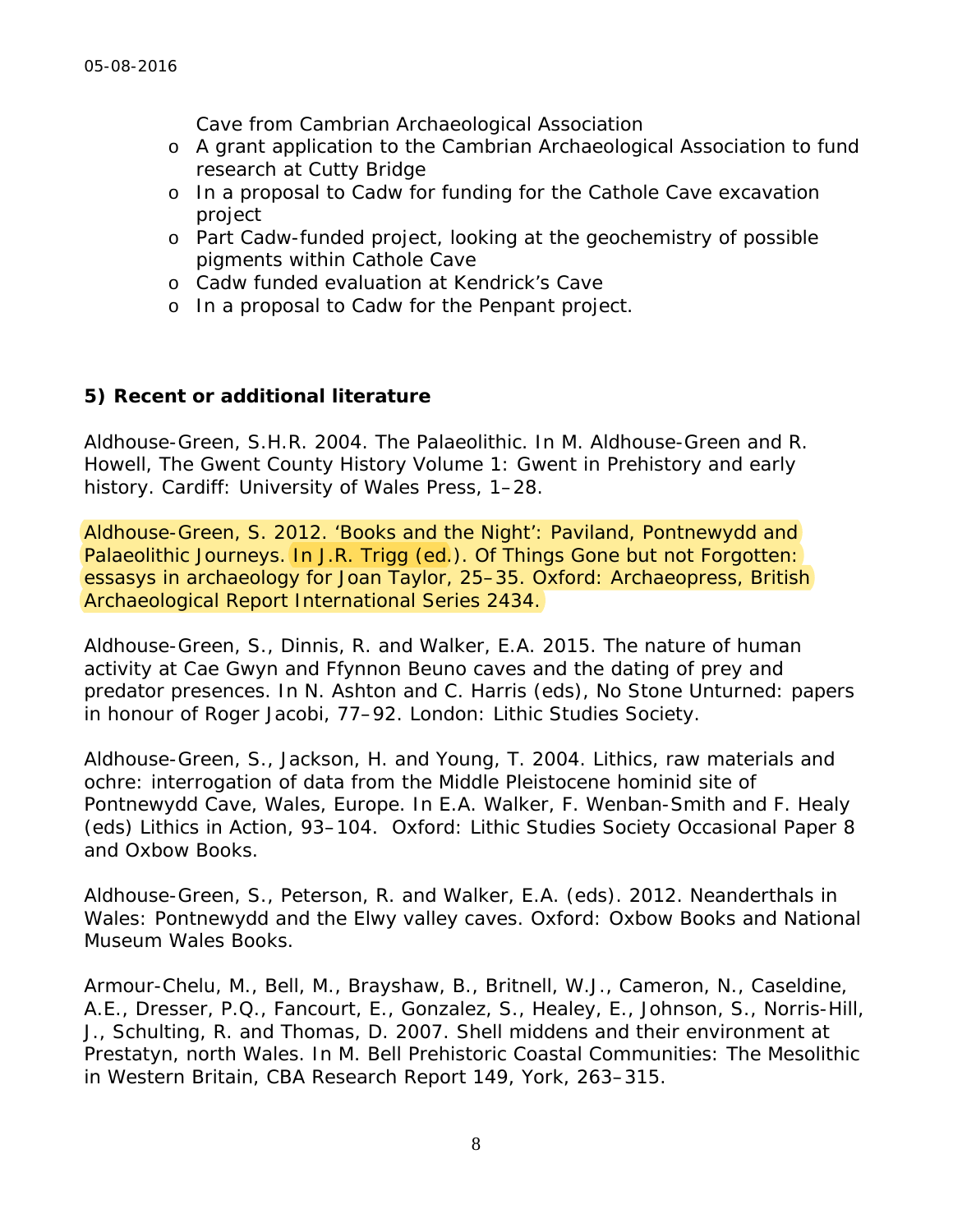Bell, M. 2007. *Prehistoric Coastal Communities: The Mesolithic in Western Britain.* CBA Research Report 149, York.

Bell M. 2013. *The Bronze Age in the Severn Estuary*. CBA Research Report 172, Council for British Archaeology, York.

Blockley, K. and Pannett, A. 2006. New Work at Abbey Road Nurseries, Rhuddlan 2005/2006. *Archaeology in Wales* 46, 128–135.

Brown, A.D. 2007. Mesolithic to Neolithic human activity and impact at the Severn Estuary wetland edge: studies at Llandevenny, Oldbury Flats, Hills Flats and Woolaston. In M. Bell *Prehistoric Coastal Communities: The Mesolithic in Western Britain.* CBA Research Report 149, York, 249–262.

Caseldine, A.E. 2013 Pollen analysis at Craig y Dullfan and Banc Wernwgan and other recent palaeoenvironmental studies in Wales. *Archaeologia Cambrensis* 162, 275-307.

Caseldine, A.E., Griffith, C.J., Roberts, J.G., Smith, G., and Llywelyn, J. L., Forthcoming a. Waun Llanfair, a north Wales upland: Land use and environmental change, *Archaeologia Cambrensis*.

Caseldine, A., Griffiths, C.J., Jones, S., Peck, I. and Smith, G. Forthcoming b, A Late Post-glacial environmental record and an Early Neolithic intertidal peat land surface at Porth Neigwl, Llyn, North Wales, *Studia Celtica.*

Clarke, S., Bray, J. and Walker, E.A. 2012. A Mesolithic site in Monmouth SO 51 13. *Archaeology in Wales* 51, 114–117.

Conneller, C and Dinnis, R. 2012. Last Neanderthals, First Humans: Excavations at Ffynnon Beuno Cave 2011. *Archaeology in Wales* 51: 23-26.

Couper, R. 2011. Langstone, Newport ST 394 912. *Archaeology in Wales* 50, 81– 82.

Couper, R. 2013. Langstone, Newport ST 394 912. *Archaeology in Wales* 53, 191.

Darvill, T. and Wainwright, G. 2014. Beyond Stonehenge: Carn Menyn Quarry and the origin and date of bluestone extraction in the Preseli Hills of south-west Wales. *Antiquity* 88, 1099–1144.

David, A. 2007. *Palaeolithic and Mesolithic Settlement in Wales with Special Reference to Dyfed*. Oxford: Archaeopress; BAR British Series Volume 448.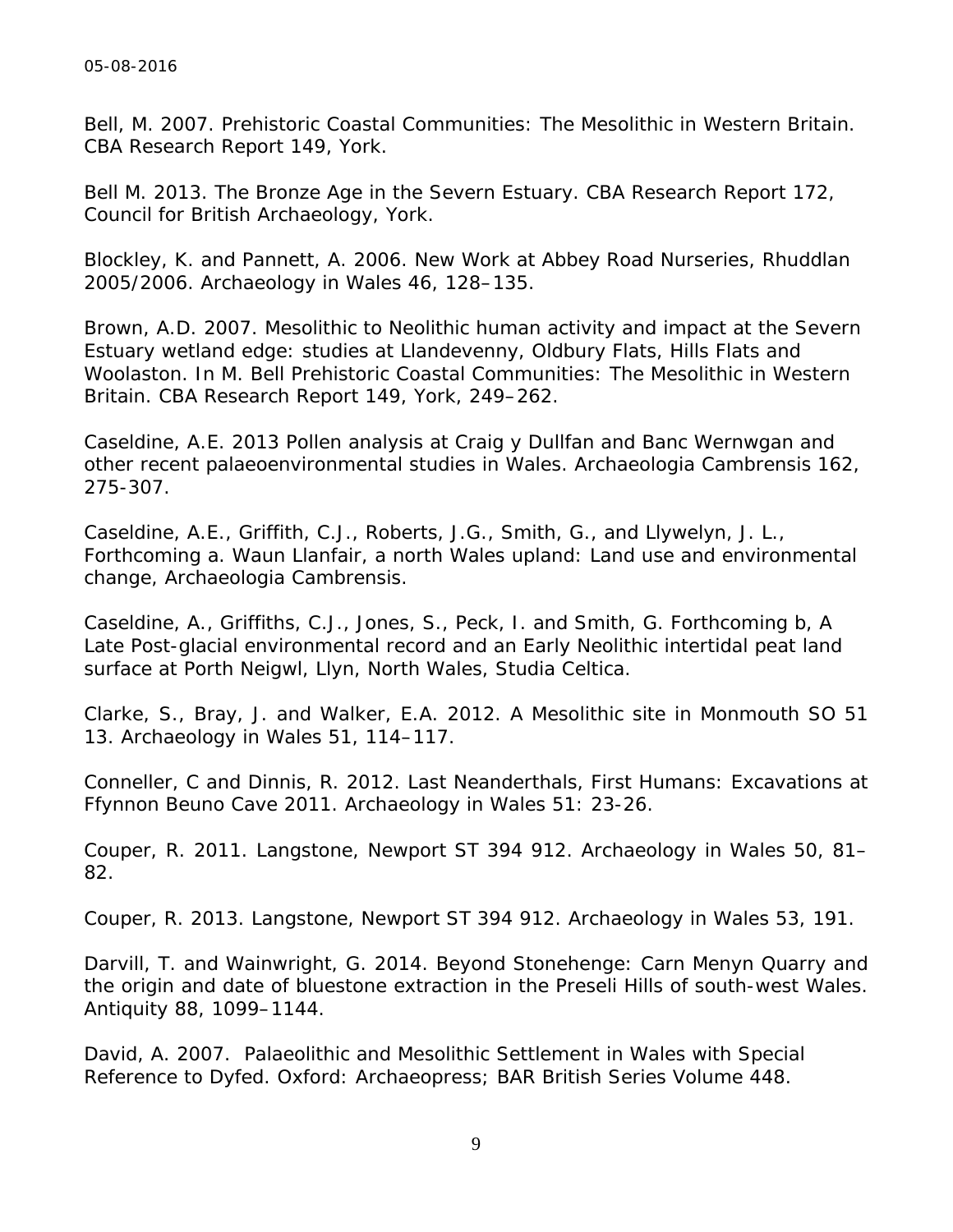David, A. and Painter, T. 2014. Hunter-gatherers in the western Cleddau valley, Pembrokeshire, west Wales. *Archaeologia Cambrensis* 163, 43–98.

David, A., Painter, T. and Wensley, P. 2014. Llangwm: a newly identified early Mesolithic site in southwest Wales. *Archaeology in Wales* 54, 15–24.

Dinnis, R. 2008. On the technology of Late Aurignacian burin and scraper production, and the importance of the Paviland lithic assemblage and the Paviland burin. *Lithics: The Journal of the Lithic Studies Society* 29, 18–35.

Dinnis, R. 2009. *Understanding the British Aurignacian*. Unpublished PhD Thesis University of Sheffield.

Dinnis, R. 2011. The Paviland burin, the *burin busqué* and Aurignacian occupation of Britain. *Anthropologica et Præhistorica* 122: 5-17.

Dinnis, R. 2012. Identification of Long Hole (Gower) as an Aurignacian site. *Lithics: The Journal of the Lithic Studies Society* 33: 17-29.

Dinnis, R. 2012. The archaeology of Britain's first modern humans. *Antiquity* 86: 627-641.

Dinnis, R. 2012. The timing of Aurignacian occupation of the British Peninsula. *Quartär* 59: 67-83.

Dinnis, R. 2015. A survey of northwestern European Aurignacian sites and some comments regarding their potential chrono-cultural significance. In N. Ashton & C. Harris (eds), *No Stone Unturned: Papers in Honour of Roger Jacobi*, 59-76. Lithics Studies Society Occasional Paper 9.

Dinnis, R. 2013. L'Aurignacien de Grande Bretagne. In P. Bodu, L. Chehmana, L. Klaric. L. Mevel, S. Soriano and N. Teyssandier (eds), *Le Paléolithique supérieur ancien de l'Europe du Nord-ouest: Réflexions et synthèses à partir d'un projet collectif de recherche sur le Paléolithique supérieur ancien du Bassin parisien*, 473- 484. Actes du colloque de Sens (15-18 avril 2009). Mémoire LVI de la Société préhistorique française.

Dinnis, R., Davies, J., Boulton, J.M., Reynolds, N., Schouten, R., Smith, G. M., Souter, E.M. and Chamberlain, A. T. 2013. Archaeological excavations at two caves in Bishopston Valley, Gower, South Wales, UK. *Cave and Karst Science* 40(1): 17-21.

Dinnis, R., Davies, J. and Chamberlain, A. 2010. Non-invasive assessment of the archaeological potential of cave deposits: the example of Bishopston Valley Caves,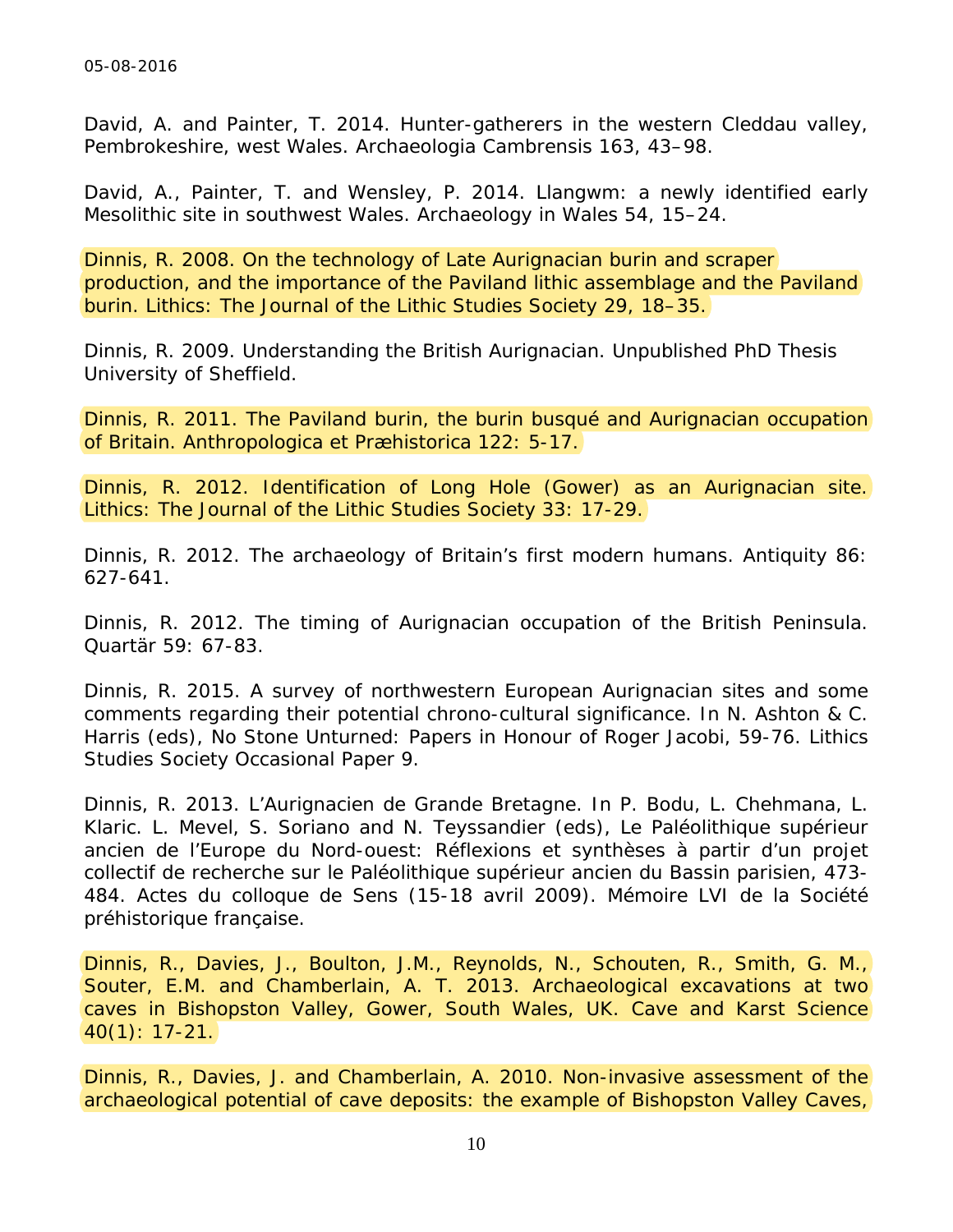Gower, South Wales. *Cave and Karst Science* 37(2), 45-48.

Dinnis, R. and Ebbs, C. 2013. Cave deposits of North Wales: some comments on their archaeological importance and an inventory of sites of potential importance. *Cave and Karst Science* 40(1): 28-34.

Dinnis, R. and Stringer, C. 2014. *Britain: One Million Years of the Human Story*. London: Natural History Museum Press.

Dorling, P. and Walker, E.A. 2004. Waun Fignen Felen. *Archaeology in Wales* 44, 153.

Dorning, K.J. 1999. *Ganol Wastewater Scheme: Archaeological Environmental Report*, Unpublished report, Engineering Archaeological Services.

Dunning, R. 2013. Monmouth, Monmouth School SO 50967 12716. *Archaeology in Wales* 53, 190.

Ebbs, C. 2013. William Boyd Dawkins' Llandegla Caves Re-assessed. Denbighshire Historical Society Transactions 61, 11–28.

Edmonds, M. Johnston, R., La Trobe-Bateman, E., Roberts, J.G. and Warren, G. 2004. Bardsey Island, *Archaeology in Wales* 44, 146-7.

Evans, P. and Smith, C. 2005. Abbey Nurseries, Abbey Road, Rhuddlan, Denbighshire. Archaeological Geophysical Survey, Watching Brief and Field Evaluation, Cambrian Archaeological Projects Report 369.

Evans, P., Smith, C. and Blockley, K. 2006. Abbey Nurseries, Abbey Road, Rhuddlan, Denbighshire. Archaeological Geophysical Survey, Watching Brief, Field Evaluation and Excavation, Cambrian Archaeological Projects Report 462.

Grant, F. 2008. Human impact and landscape change at Moel Llys y Coed in the Clwydian hills, North Wales: the Mesolithic - present day. *Archaeology in Wales* 48,  $3 - 16$ .

Hankinson, R. 2014. Evenjobb, Hindwell Cursus SO 2705 6183. *Archaeology in Wales* 54, 191.

Hankinson, R. and Silvester, R.J. 2009. Caves. The Scheduling Enhancement Programme. Clwyd Powys Archaeological Trust Report 980.

Heath, J. 2013. *Before Farming: life in Wales 300,000–4,000 BC*. Gwasg Carreg Gwalch.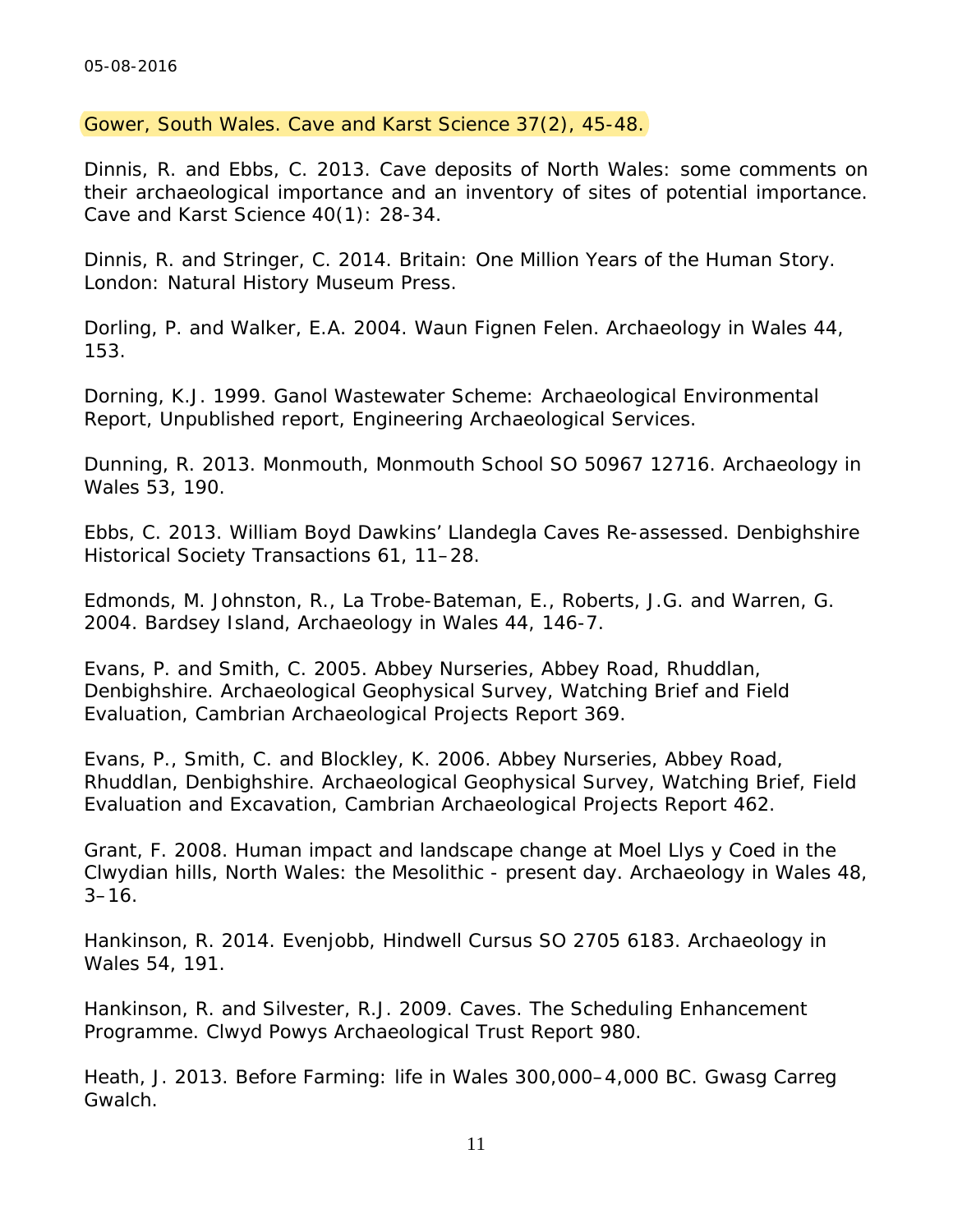Hublin, J.-J. and Roebroeks, W. 2009. Ebb and flow or regional extinctions? On the character of Neanderthal occupation of northern environments. *Comptes Rendus Palevol* 8, 503–509.

Jacobi, R.M. and Higham, T.F.G. 2008. The 'Red Lady' ages gracefully: new ultrafiltration AMS determinations from Paviland. *Journal of Human Evolution* 55 (5), 898–907.

Jacobi, R.M. and Higham, T.F.G. 2011. The British Earlier Upper Palaeolithic: settlement and chronology. In N.M. Ashton, S.G. Lewis and C.B. Stringer (eds). *The Ancient Human Occupation of Britain*, 181–222. Amsterdam: Elsevier.

Jacobi, R.M. and Higham, T.F.G. 2011. The later Upper Palaeolithic recolonisation of Britain: new results from AMS radiocarbon dating. In N.M. Ashton, S.G. Lewis and C.B. Stringer (eds). *The Ancient Human Occupation of Britain*, 223–247. Amsterdam: Elsevier.

Kenney, J. 2008. Recent excavations at Parc Bryn Cegin, Llandygai, near Bangor, North Wales, *Archaeologia Cambrensis*, 157, 9-142.

Lillie, M, 2015. *Hunters, Fishers & Foragers in Wales: towards a social narrative of Mesolithic lifeways*. Oxford: Oxbow Books.

McFarlane, I. 2008. Shirenewton. *Archaeology in Wales* 48, 118–119.

Murphy, K. 2013. Solva, Penpant SM 7870 2502. *Archaeology in Wales* 53, 192– 193.

Murphy, K., Caseldine, A. E., Barker, L., Fielding, S., Burrow, S. and Carlsen, S., 2014. Mesolithic human and animal footprints at Lydstep Haven, Pembrokeshire, 2010: the environmental context, *Archaeologia Cambrensis*, 163, 23-42.

Murphy, K. and David, A. 2013. The excavation of a flint working site at Penpant, Solva, Pembrokeshire, 2013: Interim report. Unpublished Dyfed Archaeological Trust report no. 2013/54.

Nash, G. 2012. Brief note on the recent discovery of Upper Palaeolithic rock art at Cathole Cave on the Gower Peninsula, SS 5377 9002. *Archaeology in Wales* 51, 111–114.

Nash, G. 2013. Interpreting artistic endeavor for the British Upper Palaeolithic: engraved rock art at Cathole Cave on Gower Peninsular, South Wales. *Gower* 64,  $11-19.$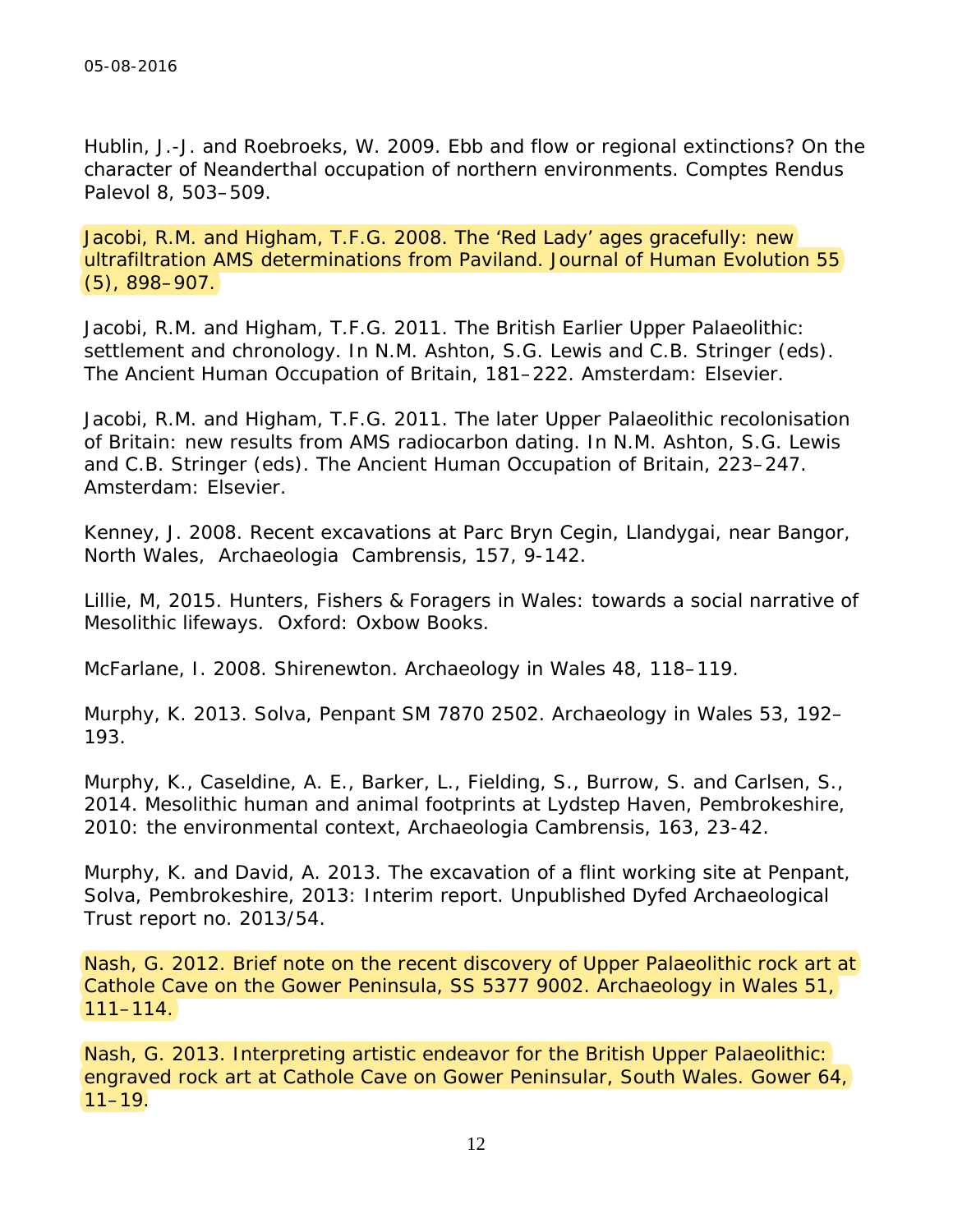Nash, G.H. 2015. Further possible discoveries of engravings within Cathole Cave, Gower, Swansea. *Proceedings of the University Bristol Speleological Soc*iety 26 (3), 229-238.

Nash, G.H. and Beardsley, A. 2013. The Survey of Cathole Cave, Gower Peninsula, South Wales. *Proceedings of the University of Bristol Speleological Society*. 26 (1), 73-83.

Nash, G.; Calsteran, P. van, Thomas, L. and Simms, M.J. 2011. Rock around the Gower. *Minerva* Nov–Dec 2011, 22–24.

Nash, G.N., Calsteren, P. van, Thomas, L. and Simms, M.J. 2012. A discovery of possible Upper Palaeolithic parietal art in Cathole Cave, Gower peninsula, South Wales. *Proceedings of the University Bristol Spelaeological Society 25 (3)*, 327– 336.

Nash, G.H., Garcés, S., Gomes, H., Rosina, P., Nicoli, N., Volpe, L. and Vaccaro, C. 2016. Asseing the geochemistry of possible inorganic applied pigments within Cathole Cave, Gower Peninsula, South Wales. *Proceedings of the University Bristol Speleological Soc*iety 27 (1), 81-93.

O'Keeffe, E. *Stone technologies and landscapes around the Irish Sea during the Mesolithic*. Unpublished PhD thesis, University College, Dublin.

Redknap, M. 2008. From cave to church: the origins of early Wales. *Minerva* 19:4, 29–32.

Rees, C. 2015. *Results of Archaeological and Monument Conservation Works at Upper Kendrick's Cave, Great Orme, Llandudno*. Archive Report Number CR114– 2015. C.R. Archaeology.

Roberts, M.J., Scourse, J.D., Bennell, J.D., Huws, D.G., Jago, C.F. and Long, B.T. 2011 Late Devensian and Holocene relative sea-level change in North Wales, UK. *Journal of Quaternary Science* 26, 141-155.

Robinson, G. 2012. The excavation of a multi-period rockshelter at Garreg Hylldrem, Llanfrothen, *Archaeology in Wales* 52, 3-10.

Schulting, R.J. 2008. Worm's Head, Caldey Island (south Wales, UK) and the question of Mesolithic territories. In: S.B. McCartan, R.J. Schulting, G. Warren and P.C. Woodman (eds.), *Mesolithic Horizons,* 355–361. Oxford: Oxbow.

Schulting, R.J. 2008. New investigations on human remains from the Early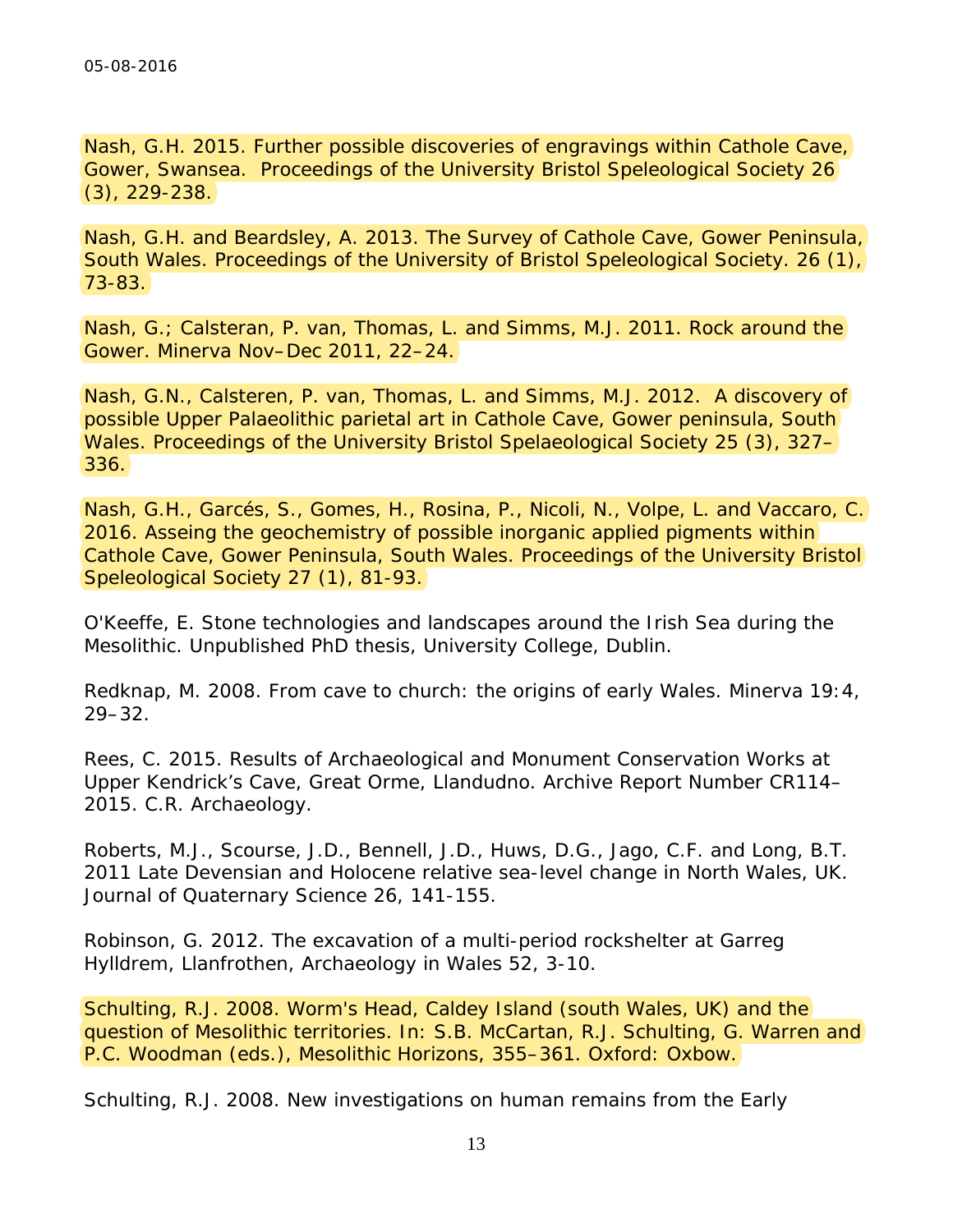Mesolithic of Wales and southwest Britain. In: J.-P. Fagnart, A. Thevenin, T. Ducrocq, B. Souffi and P. Coudret (eds.), *Le Début du Mésolithique en Europe du Nord-Ouest*, 231–239. Paris: Mémoire de la Société Préhistorique Française 45.

Schulting, R.J. 2010. Staying home for dinner: an isotopic approach to regionality in Mesolithic Atlantic Europe. In: Ingvild Øye, Randi Barndon and Asbjørn Engevik (eds.), *Technology and Regions in a Long Time Perspective*. Bergen.

Schulting, R.J., Fibiger, L., McLaughlin, T.R., Murray, E., Price, C., Roberts, M., and Walker, E. 2008. Excavations at Foxhole Cave, Gower Peninsula, 8-19 September 2008. Preliminary Report. Report prepared for the National Trust and the Countryside Council of Wales.

Schulting, R., Fibiger, L., McLaughlin, R., Macphail, R., Murray, E., Price, C. and Walker, E.A. (2013). Mesolithic and Neolithic humans remains from Foxhole Cave (Gower, South Wales). *The Antiquaries Journal* 93, 1–23.

Schulting, R.J., Murray, E., Plunkett, G., Trick, S., Pilchers, J., Davison, J., Walker, E., and Macphail, R. 2005. Excavations on the Gower peninsula, 11-25 September 2004: preliminary report.

Schulting, R.J., Trinkaus, E., Higham, T., Hedges, R., Richards, M., and Cardy, B. 2005. A Middle Upper Palaeolithic human from Eel Point, Caldey Island, South Wales. *Journal of Human Evolution* 48, 493–505.

Scott Jones, R. 2013. A 6,000 year old decoratively carved timber from Maerdy, Rhondda, Glamorgan. *Archaeology in Wales* 53, 79–82.

Smith, G. and Kenny, J. 2014: Mesolithic Flint Scatters at Penrhosfeilw Common, Holy Island, *Trans. Anglesey Antiquarian Society*, 76-106.

Smith, G. and Walker, E.A. 2015. Snail Cave rock shelter, North Wales: a new prehistoric site, *Archaeologia Cambrensis* 163, 99-132.

Smith, G., Walker, E. and Chapman, D. 2012. Snail Cave, Great Orme, Llandudno SH 7807 8370. *Archaeology in Wales* 51, 174.

Smith, G.H. 2001. *North-west Wales lithics scatters project*, Gwynedd Archaeological Trust, Rep. no. 357.

Smith, G.H. 2005. The north-west Wales lithic scatters project. *Lithics: Journal of the Lithic Studies Society* 26, 38–56.

Smith, G.H., Davidson, A.F. and Kenney, J. 2002 *North-West Wales Intertidal Peat*